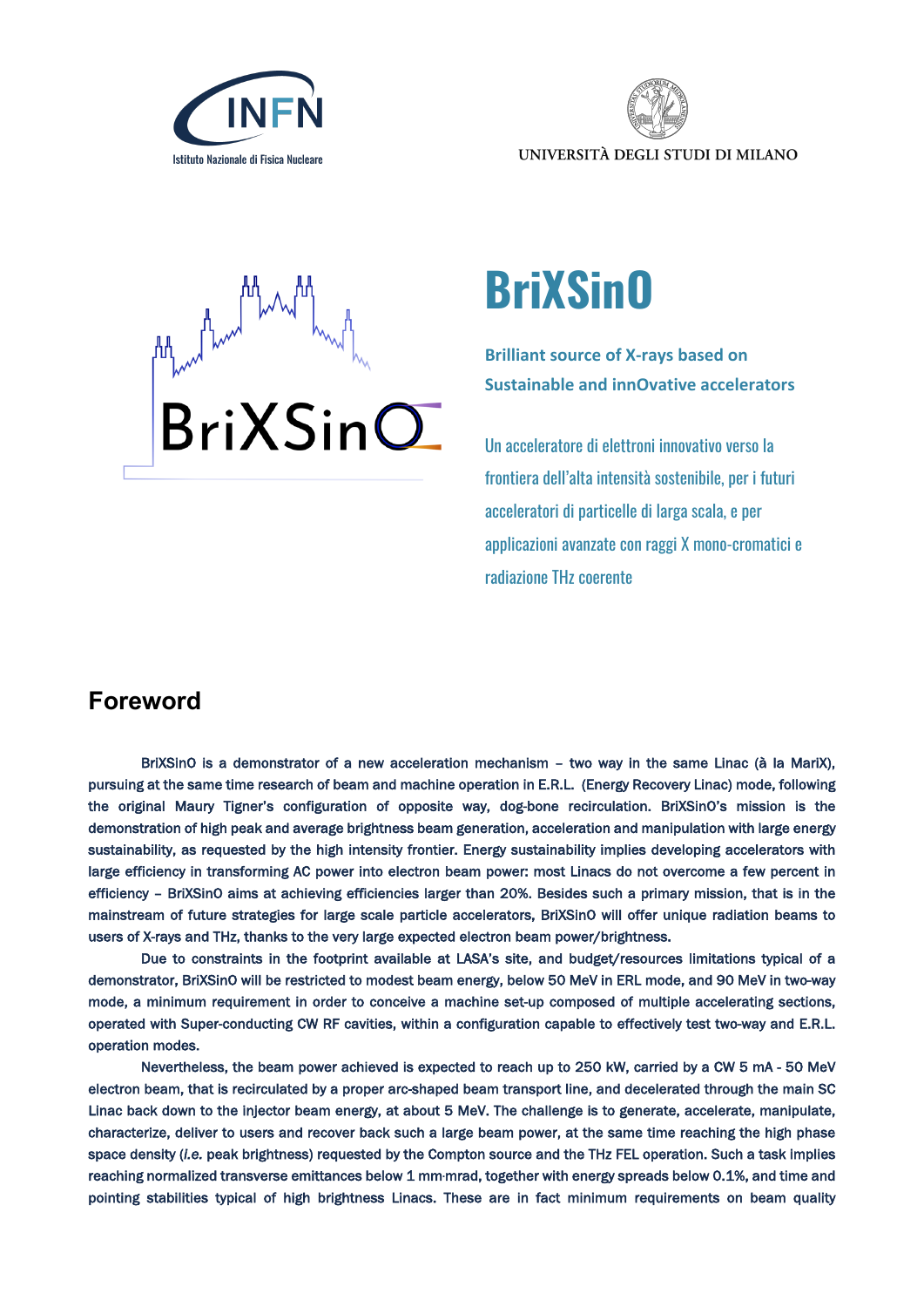requested to drive either I.C.S. (Inverse Comtpon Scattering sources) or Free Electron Lasers (FEL): the great advantage of ERLs, compared to storage rings, is the full accessibility to beam phase space for experiments, married to beam power levels typical of storage rings, that are not achievable in standard Linacs.

BriXSinO's electron accelerator would not reach his missions without a photonic machine based on a very high phase-stability laser system, capable to pump the optical Fabry-Perot cavity of the Compton source and, at the same time, drive the injector photo-cathodes with CW beams with up to 100 MHz rep rate. An ultra-stable kW-class fiber laser is the core of the photonic machine, to drive the Fabry-Prot cavities up to MW-class stored power level and 10 mA-class electron beams delivered by photo-cathodes. The integration between the two - electron and the photonic - machines is essential in BriXSinO.



## *Figura 1. BriXSinO's fucntional schematics*

Phase stabilities performances up to the level of the laser optical carrier will allow full synchronization of the electron beam with radiation beams delivered to users. This would allow experiments with fully synchronized monochromatic X-rays from the Compton source with THz beams from the Free Electron Laser oscillator.

Dual color X-rays up to 35 keV are also planned to be generated in the Compton source by a system of twin shiftable Fabry-Perot optical cavities, that was conceived, developed and succesfully tested for the first time in the context of the R&D acitivy associated to the preparation of this TDR. This innovative and new technique will allow two and three-dimensional breast radiography by exploiting dual-energy flashes and K-edge subtraction or speckle-based Phase Contrast Imaging.

Fully coherent kW-class THz beams generated by the FEL oscillator cavity will also be available, opening a new unexplored range of user experiments with imaging methods from 6 to 30 THz, with applications to medical imaging, molecular spectroscopy and remote mesoscopic morphological characterization of materials. The peculiarity of having two synchronized radiation sources at two widely different wavelengths (THz and X-rays) allows extremely interesting and advanced pump and probe experiments: simultaneous operation of the Compton source and the THz FEL is a unique capability of BriXSinO's recirculation arc and BriXSinO's dog-bone ERL operation mode.

Last but not least, a dedicated fixed target beam line, carrying an intense beam of up to 10 MeV energy and up to 5 mA average current, will enable experiments in the flash-therapy domain, as well as new positron source investigations in conjunction with Quplas experiments and scientific case, aiming at generate ultra-intense very collimated beams of positrons to conduct fundamental research also with positronium.

See below the list of other Universities and Institutions participating in the preparation of this Technical Design Report.